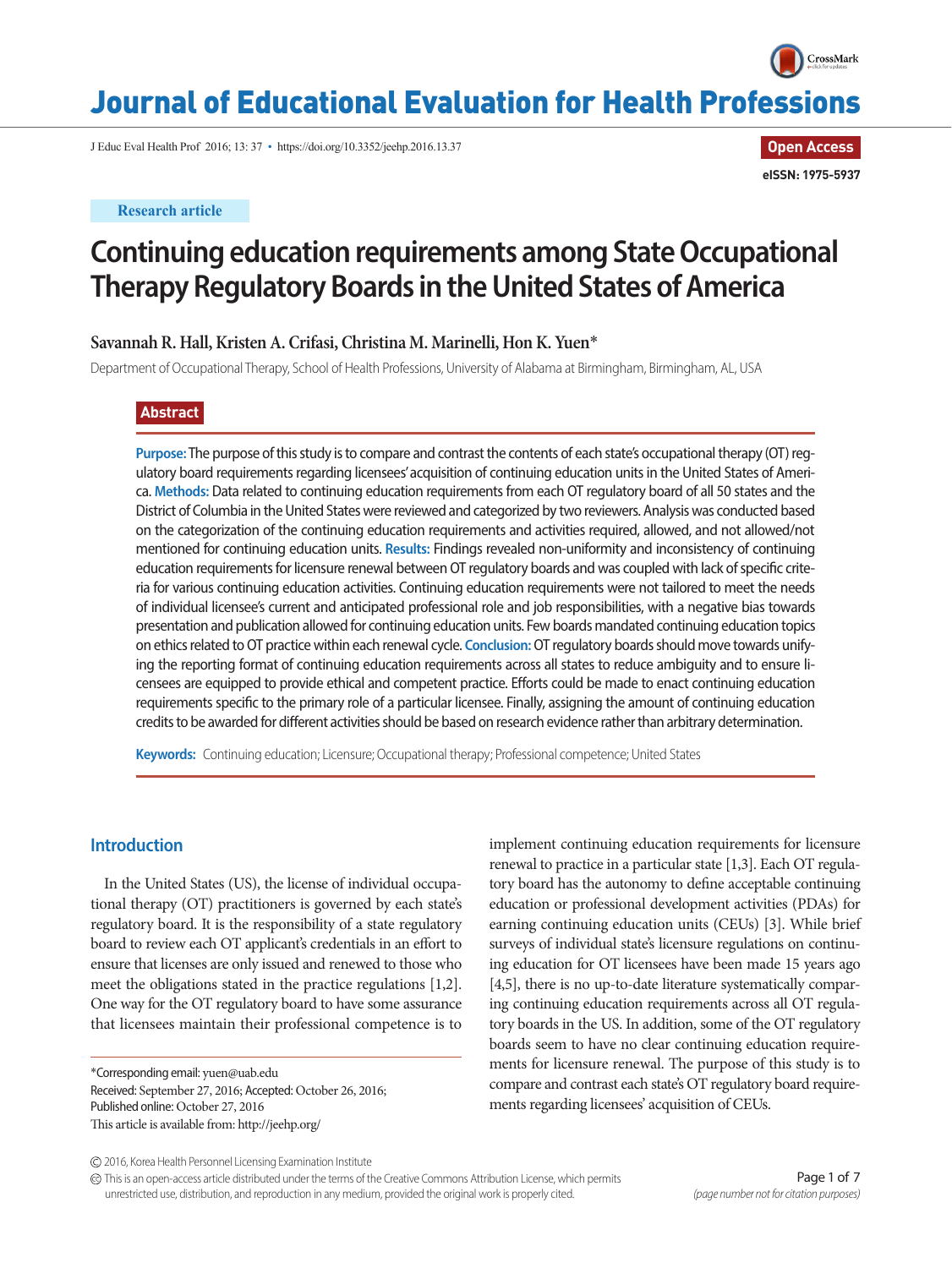# **Methods**

### **Study design**

This descriptive study involved a cross-sectional survey research design.

#### **Data collection**

Two investigators (KAC and CMM) independently reviewed the continuing education requirements on each OT regulatory board website for the 50 states and the District of Columbia. Puerto Rico was not included as the website is not in English. Eighteen commonly accepted types of PDAs for earning CEUs, adapted from the Model of Continuing Competence Guidelines for Occupational Therapists and Occupational Therapy Assistants recommended by the American Occupational Therapy Association (AOTA) [6], and the Certification Renewal Activities Chart by the National Board for Certification in Occupational Therapy (NBCOT) [7], were identified (Appendix 1).

#### **Statistical analysis**

Using these 18 types of PDAs, the two investigators independently categorized the continuing education requirements of all 51 regulatory boards into four categories: mandated, allowed without a cap on the maximum hours, allowed with a cap on the maximum hours, and not allowed (or not mentioned) for CEUs. Inter-rater reliability was computed using Cohen's kappa, which was conducted using the IBM SPSS for Windows ver. 22.0 (IBM Co., Armonk, NY, USA). The kappa statistic on the agreement between the two raters on each of the 18 PDAs ranged from 0.8 to 1.0, which is considered to be excellent [8]. Finally, two other investigators (SRH and HKY) collaboratively summarized the findings of the sorted categories of continuing education requirements and PDAs or continuing education activities required, allowed, and not allowed/ not mentioned for CEUs.

#### **Ethical approval**

The study was approved by the institutional review board of the University of Alabama at Birmingham (IRB No. X141216003).

## **Results**

Up until early 2016, 6 states' OT regulatory boards had no continuing education requirements for licensure renewal. Of the 45 regulatory boards with mandatory continuing education requirements, the length of the licensure renewal cycle ranged from 1 to 3 years, with the majority of regulatory boards (35) requiring licensees to renew their license every two years. The number of continuing education hours required per renewal cycle ranged from 10 to 40 hours.

Of the regulatory boards that enforced CEU requirements, most either modified (through expansion and re-categorization) the types of PDAs that AOTA and NBCOT suggested or added another dimension such as clinical practice, administration/management, and academic/education. Seventeen regulatory boards specifically required at least half of CEUs earned be related to patient care objectives, or delivery of OT services directly related to clinical practice. Of these, 6 required at least two-thirds of the required continuing education hours be related to direct patient care. Twenty-two regulatory boards allowed licensees to earn continuing education credits in the area of administration/management and education related to OT practice, with 3 boards not imposing a maximum continuing education hour limit. The rest did not mention whether continuing education credits can be earned from these two areas.

Most regulatory boards had a cap on the maximum number of hours that can be earned from different PDA categories. As indicated in Table 1, 42 regulatory boards had no maximum limit on the number of continuing education hours that the licensee can earn from continuing education courses, with 3 regulatory boards not allowing all continuing education hours to be earned solely from continuing education courses. In contrast, 30 regulatory boards imposed a cap on the number of continuing education hours the licensee can earn from presentation and instruction, and 14 did not impose a limit.

Eight regulatory boards granted the same amount of CEUs for the presenter as for the attendees, which means a 1-hour presentation was counted as 1 continuing education hour with no allowance for preparation times credit. The majority (21) granted double the continuing education hours for each hour of presentation, and one state allowed triple the amount of presentation time for CE hours. Fifteen other boards did not explicitly state whether preparation times were allowed or not, and did not specify how many continuing education hours the licensee can claim for each hour of presentation, or the maximum continuing education hours allowed.

As indicated in Table 1, 27 regulatory boards allowed selfstudy hours to be counted toward CEUs without a cap for the maximum, 11 had a cap and 7 did not mention whether selfstudy was allowed to be counted toward CEU or not. Whereas, 17 regulatory boards did not have a cap on the number of continuing education hours licensees can earn from publication, 24 imposed a cap, and 4 did not mention whether publication was allowed to be counted toward CEU or not. In 16 states where self-study had no maximum cap for earning continuing education credit, the category of publication either had a maximum cap or was not mentioned (or not allowed) as counting toward continuing education credits. Furthermore, in 3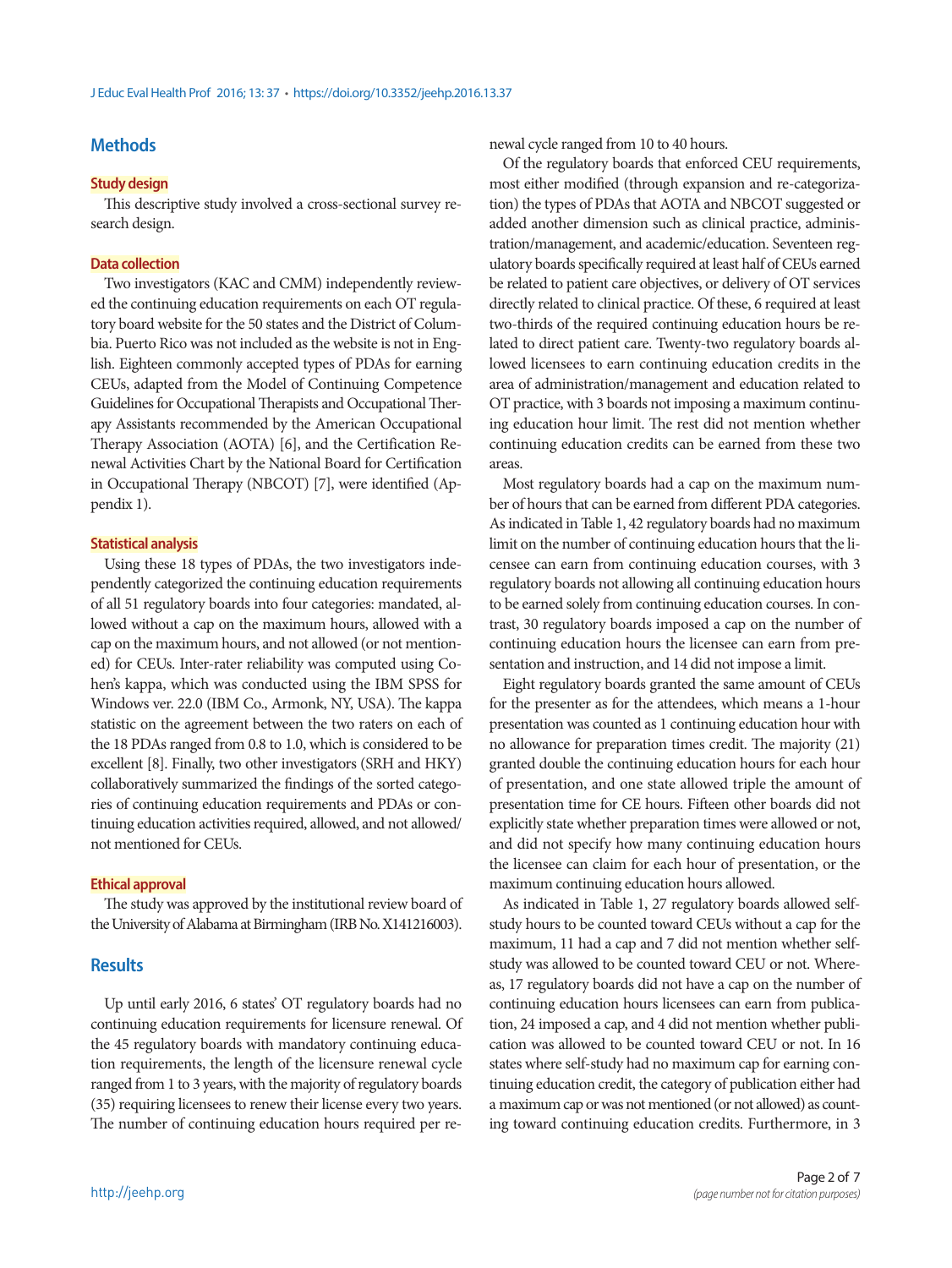**Table 1.** Summary of the distribution of different types of professional development activities required per licensure renewal cycle across 45 occupational therapy regulatory boards with mandatory continuing education requirements in the United States

| <b>Type of PDA</b>                       | Total no. of regulatory<br>boards allowing a<br>particular PDA for<br><b>CE</b> credit | No. of regulatory boards<br>allowing a particular<br>PDA for CE credit without<br>a limit in each licensure<br>renewal cycle | No. of regulatory boards<br>allowing a particular PDA<br>for CE credit with a limit in<br>each licensure renewal<br>cycle <sup>a)</sup> | No. of regulatory boards<br>do not mention or not<br>allow a particular PDA<br>for CE credit |
|------------------------------------------|----------------------------------------------------------------------------------------|------------------------------------------------------------------------------------------------------------------------------|-----------------------------------------------------------------------------------------------------------------------------------------|----------------------------------------------------------------------------------------------|
| Attending                                |                                                                                        |                                                                                                                              |                                                                                                                                         |                                                                                              |
| CE courses                               | 45                                                                                     | 42                                                                                                                           | 3                                                                                                                                       | $\mathbf{0}$                                                                                 |
| Academic coursework                      | 43                                                                                     | 38                                                                                                                           | 5                                                                                                                                       | 2                                                                                            |
| Self-study                               | 38                                                                                     | 27                                                                                                                           | 11                                                                                                                                      | 7                                                                                            |
| In-service training                      | 36                                                                                     | 20                                                                                                                           | 16                                                                                                                                      | 9                                                                                            |
| Independent study                        | 20                                                                                     | $\Omega$                                                                                                                     | 20                                                                                                                                      | 25                                                                                           |
| Specialty certification                  | 14                                                                                     | 9                                                                                                                            | 5                                                                                                                                       | 31                                                                                           |
| Study group                              | 11                                                                                     |                                                                                                                              | 10                                                                                                                                      | 34                                                                                           |
| Apprenticeships or fellowship training   | 5                                                                                      | 4                                                                                                                            |                                                                                                                                         | 40                                                                                           |
| Presenting                               |                                                                                        |                                                                                                                              |                                                                                                                                         |                                                                                              |
| Presentation and instruction             | 44                                                                                     | 14                                                                                                                           | 30                                                                                                                                      |                                                                                              |
| Publishing                               |                                                                                        |                                                                                                                              |                                                                                                                                         |                                                                                              |
| Publication                              | 41                                                                                     | 17                                                                                                                           | 24                                                                                                                                      | 4                                                                                            |
| Research                                 | 28                                                                                     | 9                                                                                                                            | 19                                                                                                                                      | 17                                                                                           |
| Development of instructional materials   | 18                                                                                     |                                                                                                                              | 11                                                                                                                                      | 27                                                                                           |
| Grant writing                            | 7                                                                                      | $\Omega$                                                                                                                     | 7                                                                                                                                       | 38                                                                                           |
| Professional service                     |                                                                                        |                                                                                                                              |                                                                                                                                         |                                                                                              |
| Mentorship                               | 19                                                                                     | $\Omega$                                                                                                                     | 19                                                                                                                                      | 26                                                                                           |
| Involvement in professional organization | 18                                                                                     | 0                                                                                                                            | 18                                                                                                                                      | 27                                                                                           |
| Volunteering                             | 14                                                                                     |                                                                                                                              | 14                                                                                                                                      | 31                                                                                           |
| Professional manuscript review           | 8                                                                                      | Λ                                                                                                                            | 8                                                                                                                                       | 37                                                                                           |
| Fieldwork supervision                    | 35                                                                                     |                                                                                                                              | 28                                                                                                                                      | 10                                                                                           |

PDA, professional development activity; CE, continuing education.

a)Including the board determines the number of credit hours.

**Table 2.** Specific education topics that are mandated, allowed and not allowed for counting toward continuing education units for licensure renewal by occupational therapy regulatory boards

| Continuing education topic                             | No. of regulatory boards<br>mandate this topic | No. of regulatory boards<br>allow this topic | No. of regulatory boards<br>do not allow this topic |
|--------------------------------------------------------|------------------------------------------------|----------------------------------------------|-----------------------------------------------------|
| Patient abuse recognition and reporting training       |                                                |                                              |                                                     |
| $HIV/AlD$ education <sup>a)</sup>                      |                                                |                                              |                                                     |
| Universal precaution or infectious control education   |                                                |                                              |                                                     |
| Cardiopulmonary resuscitation                          |                                                |                                              |                                                     |
| <b>Fthics</b>                                          |                                                |                                              |                                                     |
| Laws and rules governing occupational therapy practice |                                                |                                              |                                                     |
| Cultural competence                                    |                                                |                                              |                                                     |
| Documentation related to reimbursement and billing     |                                                |                                              |                                                     |
| Marketing, private practice, or business growth        |                                                |                                              |                                                     |
| Personal skills or general health                      |                                                |                                              |                                                     |

a)Human immunodeficiency virus infection and acquired immune deficiency syndrome.

regulatory boards, the amount of maximum continuing education hours allowed for the category of volunteer service was more than that of the category of presentation or publication.

A similar stringent conversion between preparation time

and continuing education hours for presentation also applied to publication. In one extreme example, one publication as a lead author was equivalent to one continuing education hour. Typically, achieving a passing score on an assessment after read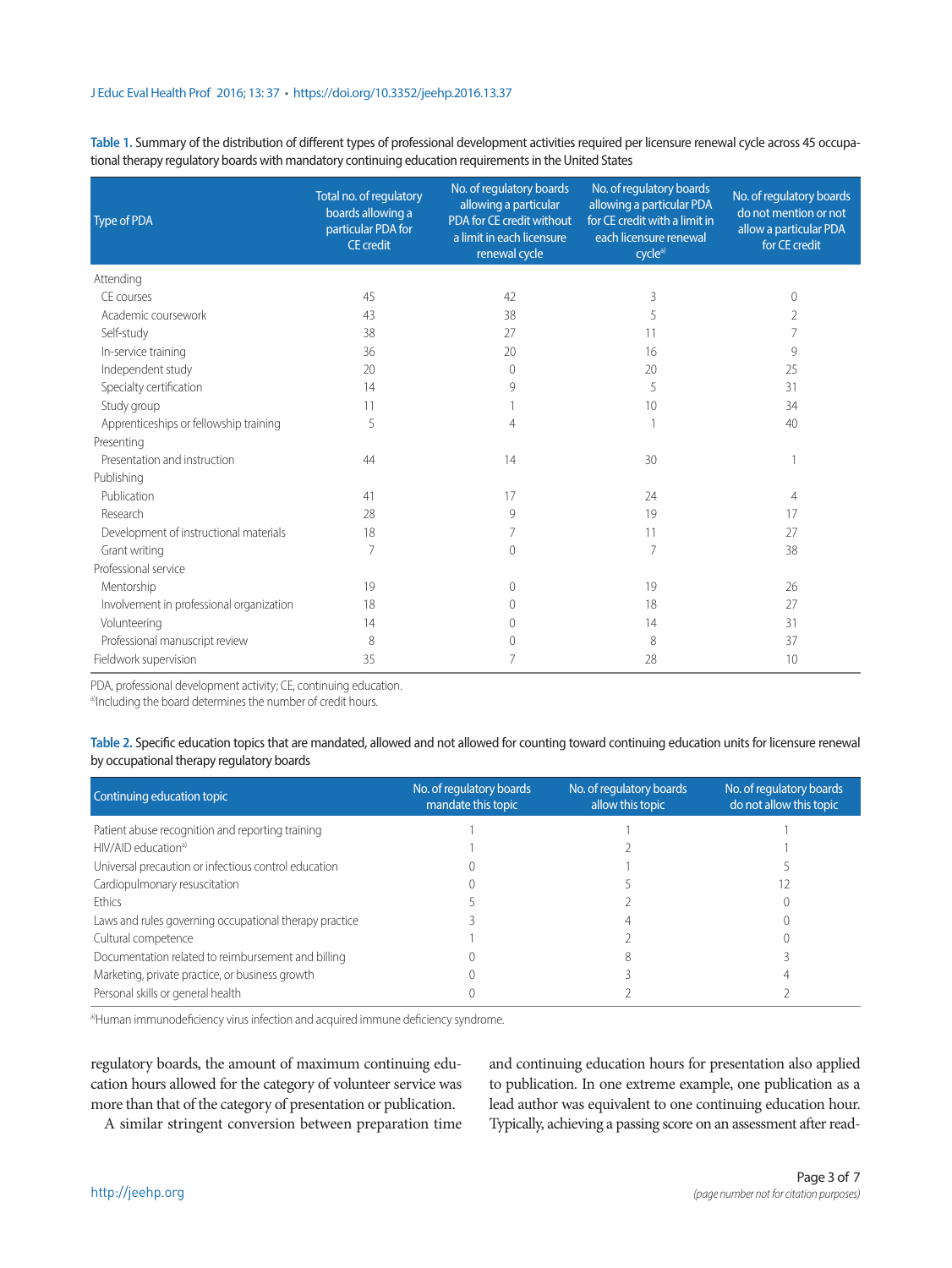ing an article in self-study or writing a short reflection report after reading an article in an independent study could also earn one continuing education hour in those regulatory boards where self-study or independent study was allowed to be counted toward CEU.

An ethics or legal issues course was required within each renewal cycle by just 6 regulatory boards, and was allowed by 5. Even though 3 other boards included the words ethics or ethical in their statement of continuing professional competence, they did not require a course on ethical or legal issues for licensure renewal. Finally, certain topics on job-related educational or professional activities were legislatively mandated or allowed for continuing education credit in some regulatory boards, but explicitly not allowed in other (Table 2). Raw data file is available from Supplement 1.

Based on the summarized description of continuing education requirements across the 51 OT regulatory boards, four areas of concerns were identified: (1) Non-uniformity and inconsistency of continuing education requirements for licensure renewal between OT regulatory boards coupled with lack of specific criteria for various PDAs. (2) Continuing education requirements were not tailored to meet the needs of individual licensee's current and anticipated professional role and job responsibilities. (3) There was a negative bias toward presentations and publications allowed for CEUs. (4) Few regulatory boards mandated continuing education topics on ethics related to OT practice within each renewal cycle.

## **Discussion**

This study revealed that state OT regulatory boards have created more types of PDAs beyond those suggested by AOTA and NBCOT to allow licensees to earn CEUs. This policy seems to acknowledge the value of a variety of educational or professional activities that the licensee engaged either within or outside their job responsibilities to maintain professional competence.

Given that each OT regulatory board has the autonomy to define rules and regulations for continuing education requirements, it is not surprising to find that uniformity for such requirements does not currently exist across all the boards [9]. Not only do some regulatory boards have a cap on the maximum continuing education hours earned from certain PDAs per renewal period, while others do not, but the guideline criteria related to continuing education requirements for different types of PDAs is not uniform between boards. The criteria for the maximum continuing education hours that the licensee can earn in each type of PDA are not specific enough or simply not available in several regulatory boards, which leave a lot of room for clarification from licensees who apply for licensure renewal for the first time in a particular state.

The NBCOT has created a user-friendly template of Certification Renewal Activities Chart outlining and assigning continuing education credit to various acceptable PDAs for certificate renewal [7]; however, only two regulatory boards currently take advantage of this pre-existing system. Instead, most boards have some format with missing specific information or even confusing requirements. Often only the (maximum) continuing education value for a particular item within a PDA was stated but not the maximum credit allowed for that PDA, or vice versa. In order to establish more consistency, regulatory boards could establish a consortium to try to facilitate a more uniform reporting format for various acceptable PDAs used for continuing education credit and interpretative guidelines for continuing education requirements [9].

There is currently no difference in CEU requirements for licensees with different job positions/titles and responsibilities such as clinicians, academicians, or administrators/managers. Several regulatory boards purposefully require the majority of continuing education hours directly related to clinical practice activities or delivery of patient care OT services, which seems appropriate when the licensee's sole responsibility is direct patient care with no administrative or management duty. For licensees whose primary role is an administrator or a manager, such requirements may unnecessarily limit them from seeking out continuing education opportunities relevant to their job demands [10]. This requirement may also indirectly deter clinicians from moving up to management and administrative levels as they may not have developed enough knowledge and skills from continuing education activities to equip themselves for this role. With the current trend and emphasis in OT toward public health, management and administrative duties related to patient care policy is as important as direct patient care in terms of the protection of healthcare consumers [1]. The fact that placing a stringent limit on or excluding certain continuing education activities may be beneficial for some licensees gives support to the idea continuing education requirements should be tailored specifically to the differing job demands of various licensees [11].

All regulatory boards impose rules regarding the maximum hours that can be earned in PDAs related to volunteer service provision for CEU within each renewal cycle. This seems reasonable as these activities may provide a minimal learning component related to practice or promoting a licensee's knowledge and professional competence. However, it is unclear what the underlying rationale is for a cap on the maximum number of CEUs earned from presentation and instruction and publication, as well as what seems to be a low assigned value to these types of PDAs. It is undeniable that delivering a presentation and providing instruction (including the preparation time) or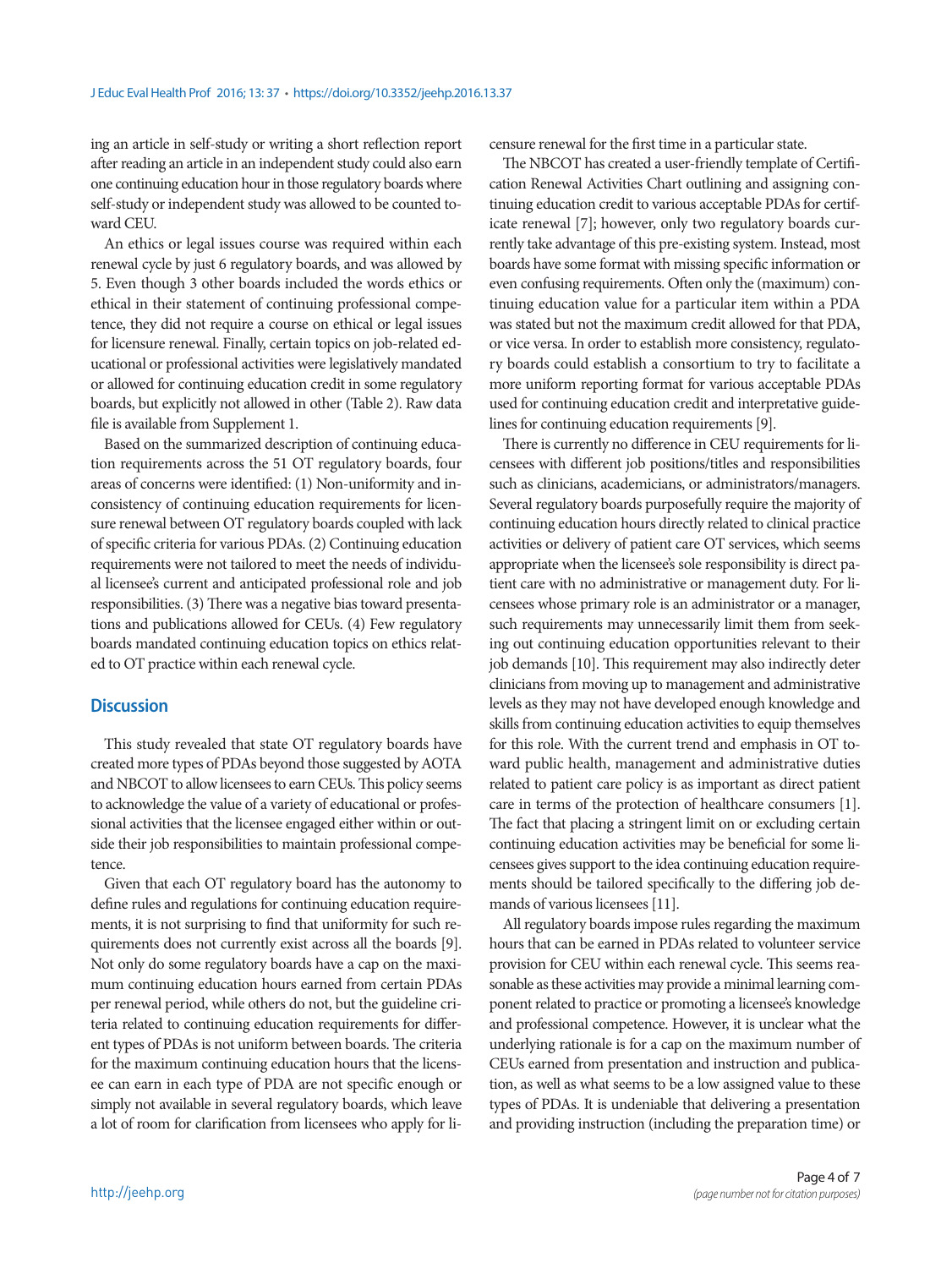publishing an article demands far more time than attending someone's presentation or reading an article and answering some questions at the end. However, preparation time for presentation and instruction and publication is often being discounted. Furthermore, in some states, volunteer service provision has a higher maximum continuing education hours earned than presenting or publishing which suggests that those regulatory boards place a low value on presenting and publishing.

With an increasing emphasis of continuing education content on clinical practice and patient care in many regulatory boards, relying on practitioners to engage in and disseminate any patient-oriented research activities or their clinical experience through presentations and publications is vital. A continuing education requirement policy that acknowledges the actual amount of time to prepare a professional presentation, a lecture, and a manuscript for publication may encourage more practitioners to educate others through presentation and publication.

Perhaps the most alarming finding is that only 5 state boards require licensees and 2 boards allow licensees to take a 1-2 hour course on ethics related to OT practice to count toward continuing education credits in each renewal cycle (Table 2). The importance of ethics viewed by AOTA is illustrated by the association having an entire committee of 12 esteemed members of the profession dedicated to developing and updating the standards of the profession's code of ethics periodically that apply to practitioners, both inside and outside of clinical practice [12]. The underlying reason why so few regulatory boards currently require licensees to periodically renew their knowledge and understanding of ethical issues is unknown.

There were some limitations of the results. As most regulatory boards are continually modifying and updating continuing education requirements for OT licensure renewal, not all information reported in this review is up-to-date. Some boards provide inconsistent information, therefore, categorization of PDAs is challenging. For example, several boards indicate a maximum cap of continuing education hours for publication, but not presentation, and vice versa. It is unclear whether not being mentioned means no cap or not. It is also unclear whether the terminology used as to the types of PDAs (e.g., self-study versus independent study) means the same thing between boards. Finally, no confirmation from individual regulatory boards to verify continuing education requirements was sought.

It is understandable that some legislatively mandated continuing education topics are out of the control of individual OT regulatory boards as these continuing education topics applied to all licensed health care providers working in that state. The purpose of this review is not to call for absolute unanimity in continuing education requirements or to advocate for licensure portability between OT regulatory boards across

the US. Instead, this review attempts to facilitate awareness of certain key issues in continuing education requirements, to call for each OT regulatory board to improve the clarity of their continuing education requirements, and adopt some reasonable guidelines that have evidence-based justifications or rationale. Increasing the clarity of continuing education requirements not only can help increase licensees' compliance, but also reduce the incidence of unnecessary inquiry from the licensees.

Based on the findings from this study, four specific recommendations are suggested for the OT regulatory boards: first, they should adopt a uniform continuing education requirement reporting format which includes a table with each column clearly stating the type of PDA (providing a definition when appropriate), value of each PDA, maximum values/units allowed per renewal cycle, specific restrictions, and verification documentation; second, given that the rationale of continuing education requirements is to maintain and improve the licenees' professional competence to provide safe and effective practice and to protect healthcare consumers, allowing licensees to tailor the topics and subject matter of continuing education activities or PDAs that match their current and anticipated practice requirements and job demands may better achieve this objective [11]; third, each board should assign the amount of continuing education credits to be awarded for different types of PDAs, especially presentation and professional publication, be based on research evidence rather than what appears to be arbitrary determination; and fourth, it each board should request licensees to participate in a continuing education course on ethics related to OT practice in at least every other renewal cycle.

**ORCID:** Savannah R. Hall: http://orcid.org/ 0000-0002-7008- 8015; Kristen A. Crifasi: http://orcid.org/ 0000-0003-4701- 8841; Christina M. Marinelli: http://orcid.org/ 0000-0002-3602- 6558; Hon K. Yuen: http://orcid.org/ 0000-0001-5696-1845

# **Conflict of interest**

No potential conflict of interest relevant to this article was reported.

# **Supplementary material**

Audio recording of the abstract. Supplement 1. Raw data file in SPSS.

## **References**

1. Braeman B. Leading & managing occupational therapy services: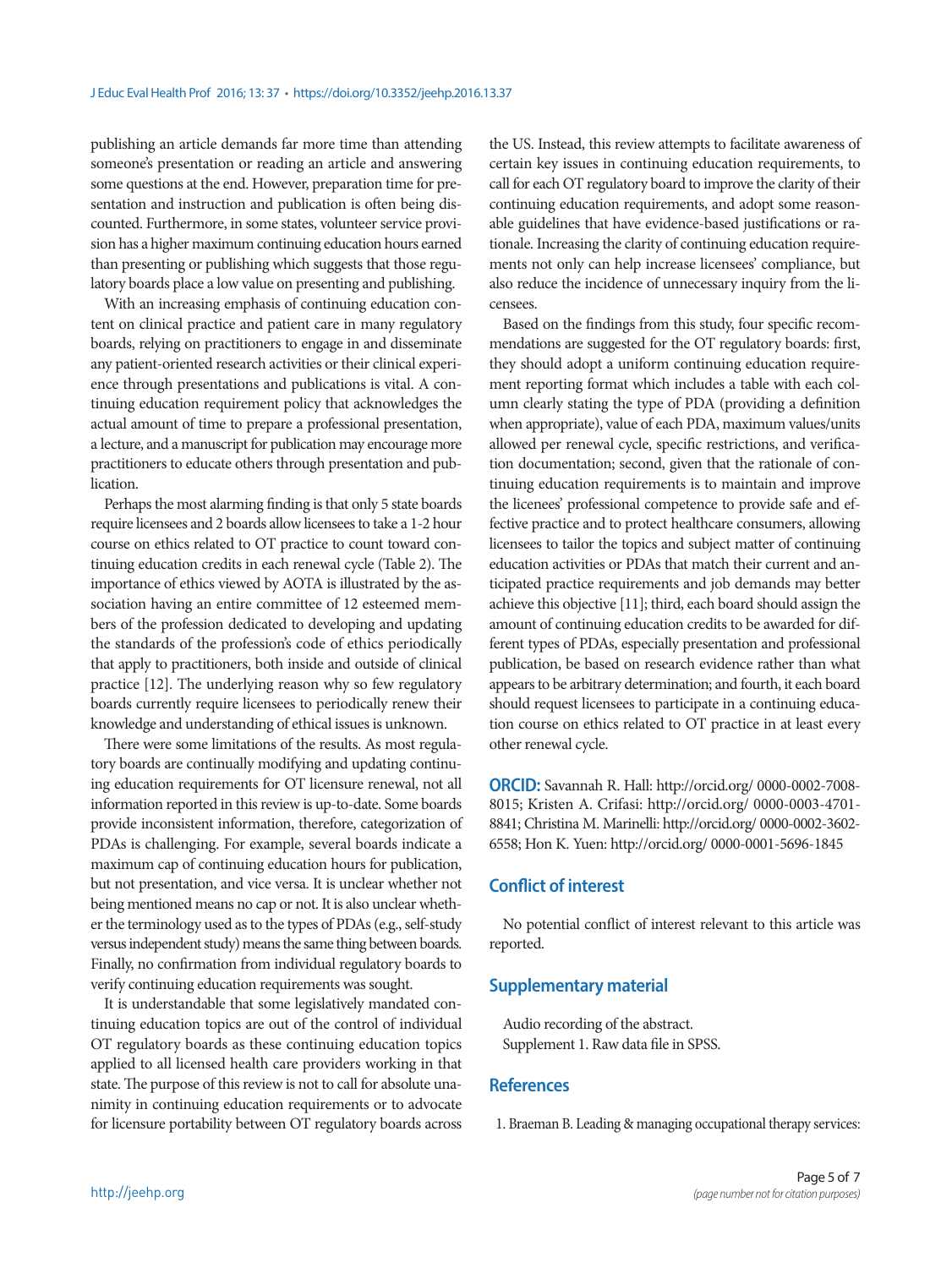an evidence-based approach. 2nd ed. Philadelphia (PA): F. A. Davis; 2016.

- 2. Willmarth C. State regulation of occupational therapists and occupational therapy assistants. In: Jacobs K, McCormack GL, editors. The occupational therapy manager. 5th ed. Bethesda (MD): American Occupational Therapy Association; 2011. p. 455-468.
- 3. Moyers Cleveland PA, Hinojosa, J. Continuing competence and competency. In: Jacobs K, McCormack GL, editors. The occupational therapy manager. 5th ed. Bethesda (MD): American Occupational Therapy Association; 2011. p. 485-501.
- 4. Fisher GS. Mandatory continuing education: the future of occupational therapy professional development? Occup Ther Health Care 2001;13:1-24. https://doi.org/10.1080/J003v13n02\_01
- 5. Long PJ, Emery LJ. Continuing education: a clinician's guide to monitoring and promoting competence. Occup Ther Health Care 2000;12:1-14. https://doi.org/10.1080/J003v12n04\_01
- 6. American Occupational Therapy Association. Model continuing competence guidelines for occupational therapists and occupational therapy assistants: a resource for State Regulatory Boards [Internet]. Rockville (MD): American Occupational Therapy Association; 2003 [cited 2016 Jan 11]. Available from: https:// www.aota.org/media/corporate/files/advocacy/state/resources/ contcomp/modceguidelines.pdf.
- 7. National Board for Certification in Occupational Therapy. NB-COT certification renewal activities chart [Internet]. Gaithersburg (MD): The National Board for Certification in Occupational Therapy Inc.; 2015 [cited 2016 Jan 11]. Available from: http:// www.nbcot.org/pdf/cra-chart.
- 8. Viera AJ, Garrett JM. Understanding interobserver agreement: the kappa statistic. Fam Med 2005;37:360-363.
- 9. DeSilets LD. The institute of medicine's redesigning continuing education in the health professions. J Contin Educ Nurs 2010;41: 340-341. https://doi.org/10.3928/00220124-20100726-02
- 10. Miller SH, Thompson JN, Mazmanian PE, Aparicio A, Davis DA, Spivey BE, Kahn NB. Continuing medical education, professional development, and requirements for medical licensure: a white paper of the Conjoint Committee on Continuing Medical Education. J Contin Educ Health Prof 2008;28:95-98. https://doi.org/ 10.1002/chp.164
- 11. Dopp AL, Moulton JR, Rouse MJ, Trewet CB. A five-state continuing professional development pilot program for practicing pharmacists. Am J Pharm Educ 2010;74:28. https://doi.org/10.5688/ aj740228
- 12. Occupational Therapy Code of Ethics (2015). Am J Occup Ther 2015;69 Suppl 3:6913410030p1-8. https://doi.org/10.5014/ajot. 2015.696s03